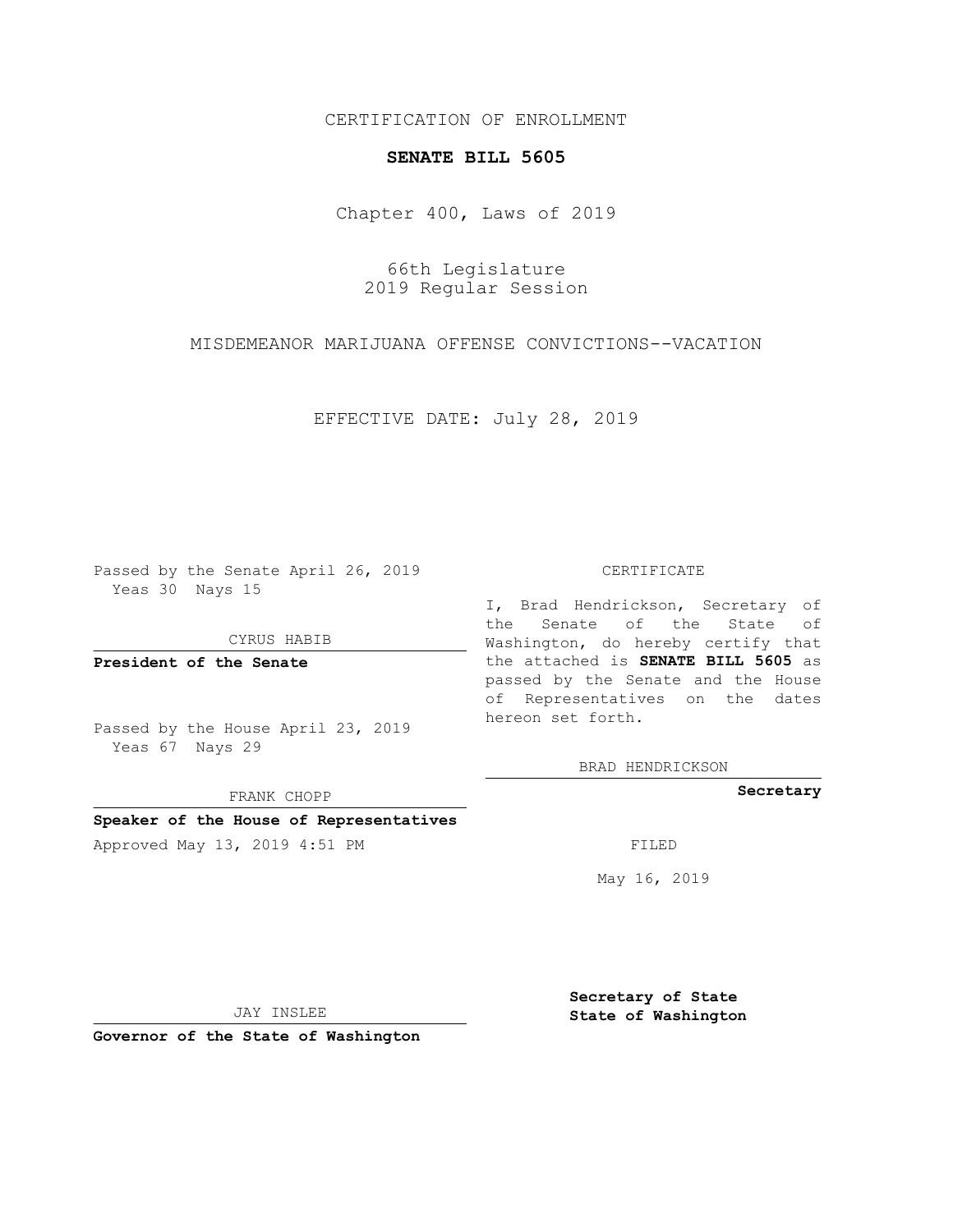## **SENATE BILL 5605**

AS AMENDED BY THE HOUSE

Passed Legislature - 2019 Regular Session

# **State of Washington 66th Legislature 2019 Regular Session**

**By** Senators Nguyen, Keiser, Hunt, Salomon, Hasegawa, Saldaña, Das, Randall, Darneille, Kuderer, Pedersen, and Wilson, C.

Read first time 01/24/19. Referred to Committee on Law & Justice.

1 AN ACT Relating to misdemeanor marijuana offense convictions; 2 reenacting and amending RCW 9.96.060; and creating a new section.

3 BE IT ENACTED BY THE LEGISLATURE OF THE STATE OF WASHINGTON:

4 **Sec. 1.** RCW 9.96.060 and 2017 c 336 s 2, 2017 c 272 s 9, and 5 2017 c 128 s 1 are each reenacted and amended to read as follows:

6 (1) ((Every person convicted of a misdemeanor or gross 7 misdemeanor offense who has completed all of the terms of the 8 sentence for the misdemeanor or gross misdemeanor offense may apply 9 to the sentencing court for a vacation of the applicant's record of 10 conviction for the offense. If the court finds the applicant meets 11 the tests prescribed in subsection (2) of this section, the court may 12 in its discretion vacate the record of conviction)) When vacating a 13 conviction under this section, the court effectuates the vacation by: 14 (a)(i) Permitting the applicant to withdraw the applicant's plea of 15 guilty and to enter a plea of not guilty; or (ii) if the applicant 16 has been convicted after a plea of not guilty, the court setting 17 aside the verdict of guilty; and (b) the court dismissing the 18 information, indictment, complaint, or citation against the applicant 19 and vacating the judgment and sentence.

20 (2) Every person convicted of a misdemeanor or gross misdemeanor 21 offense may apply to the sentencing court for a vacation of the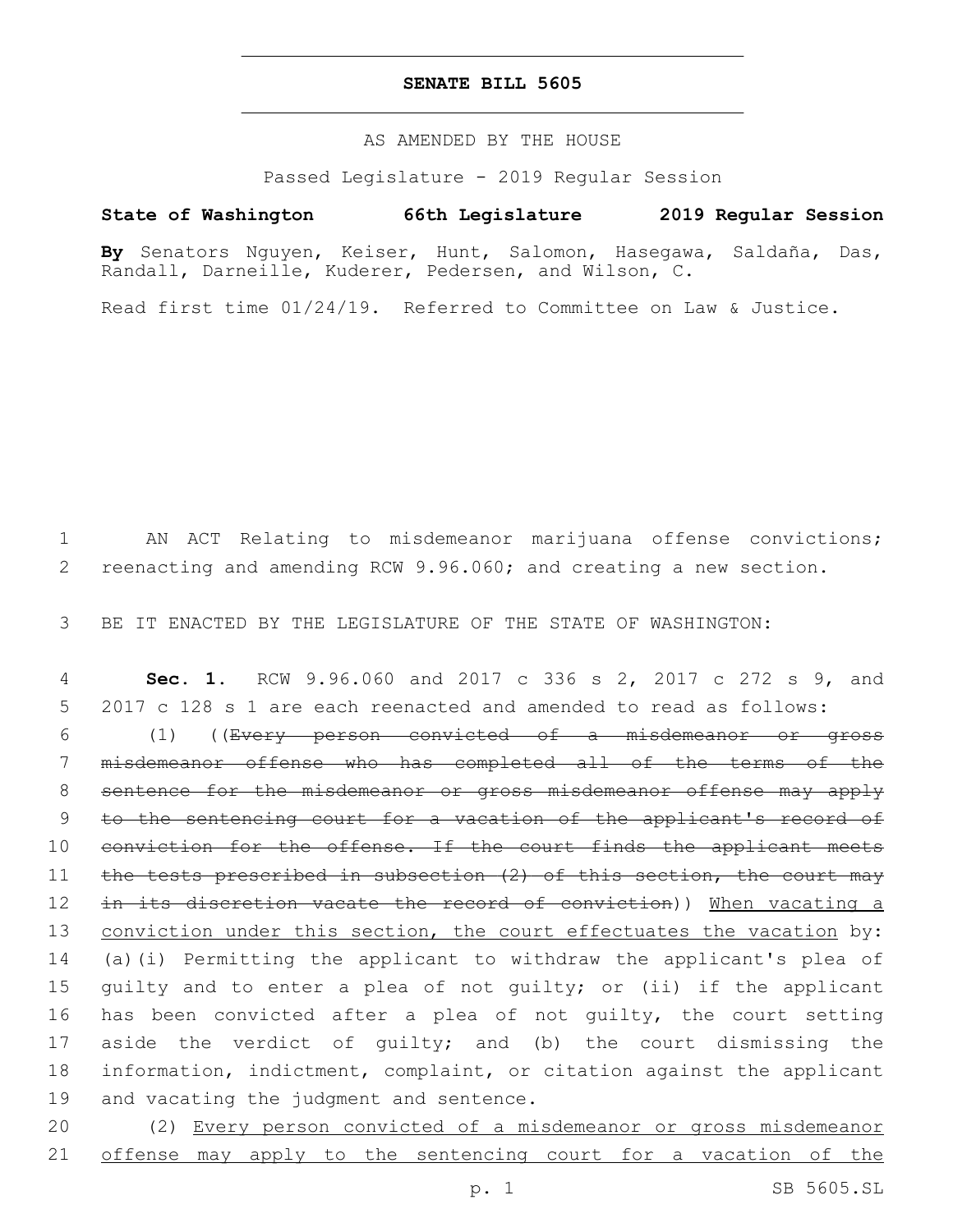applicant's record of conviction for the offense. If the court finds 2 the applicant meets the requirements of this subsection, the court may in its discretion vacate the record of conviction. Except as provided in subsections (3), (4), and (5) of this section, an applicant may not have the record of conviction for a misdemeanor or gross misdemeanor offense vacated if any one of the following is 7 present:

 (a) The applicant has not completed all of the terms of the 9 sentence for the offense;

 (b) There are any criminal charges against the applicant pending 11 in any court of this state or another state, or in any federal court;

12  $((+b))$   $(c)$  The offense was a violent offense as defined in RCW 9.94A.030 or an attempt to commit a violent offense;

14 ( $(\text{+e})$ ) (d) The offense was a violation of RCW 46.61.502 (driving while under the influence), 46.61.504 (actual physical control while under the influence), 9.91.020 (operating a railroad, etc. while intoxicated), or the offense is considered a "prior offense" under RCW 46.61.5055 and the applicant has had a subsequent alcohol or drug violation within ten years of the date of arrest for the prior offense or less than ten years has elapsed since the date of the 21 arrest for the prior offense;

 $((\overline{d}))$  (e) The offense was any misdemeanor or gross misdemeanor violation, including attempt, of chapter 9.68 RCW (obscenity and pornography), chapter 9.68A RCW (sexual exploitation of children), or 25 chapter 9A.44 RCW (sex offenses);

 $((+e))$  (f) The applicant was convicted of a misdemeanor or gross misdemeanor offense as defined in RCW 10.99.020, or the court determines after a review of the court file that the offense was committed by one family member or household member against another, or the court, after considering the damage to person or property that resulted in the conviction, any prior convictions for crimes defined in RCW 10.99.020, or for comparable offenses in another state or in federal court, and the totality of the records under review by the court regarding the conviction being considered for vacation, determines that the offense involved domestic violence, and any one 36 of the following factors exist:

 (i) The applicant has not provided written notification of the vacation petition to the prosecuting attorney's office that prosecuted the offense for which vacation is sought, or has not 40 provided that notification to the court;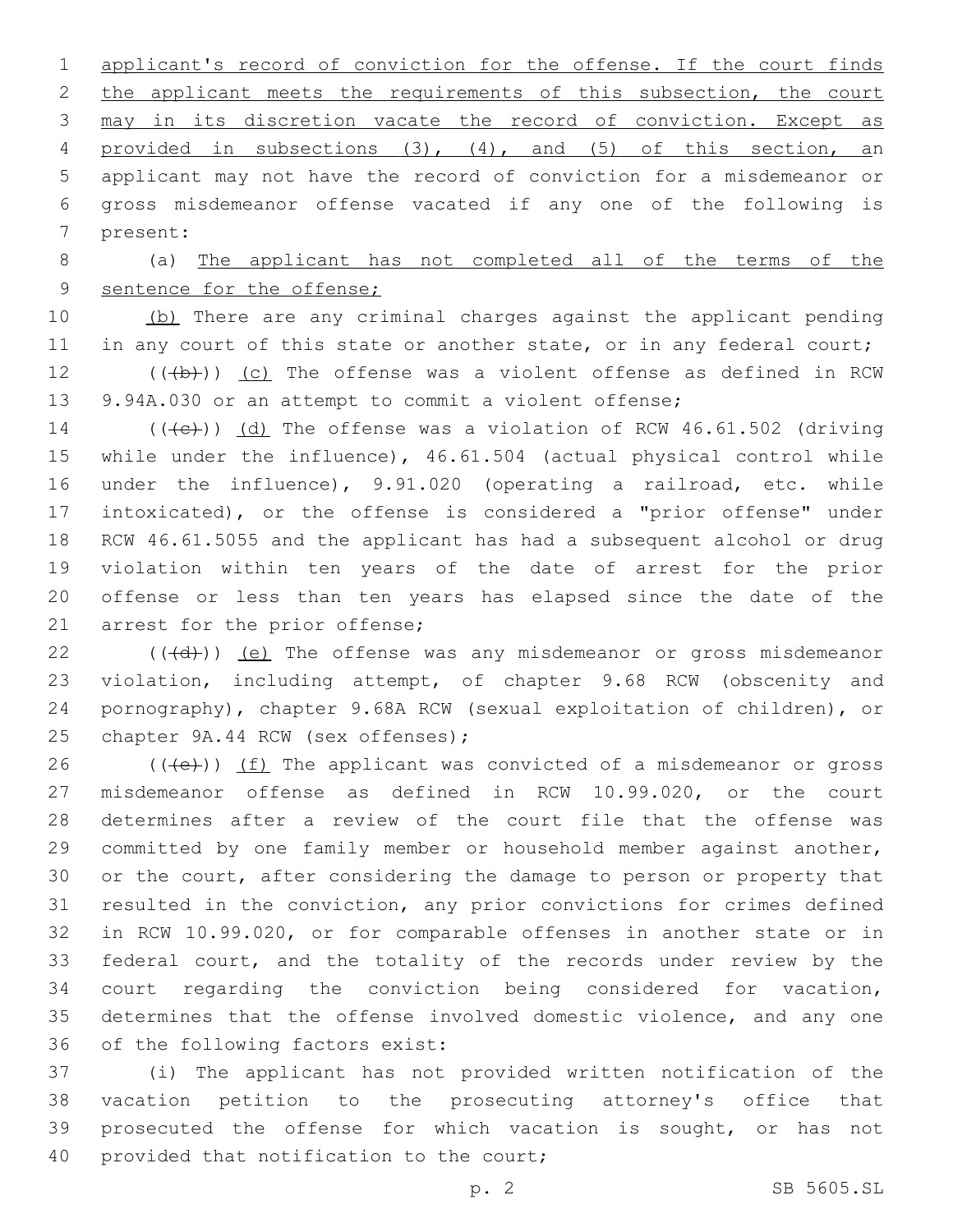(ii) The applicant has previously had a conviction for domestic violence. For purposes of this subsection, however, if the current application is for more than one conviction that arose out of a single incident, none of those convictions counts as a previous 5 conviction;

 (iii) The applicant has signed an affidavit under penalty of perjury affirming that the applicant has not previously had a conviction for a domestic violence offense, and a criminal history check reveals that the applicant has had such a conviction; or

 (iv) Less than five years have elapsed since the person completed 11 the terms of the original conditions of the sentence, including any financial obligations and successful completion of any treatment 13 ordered as a condition of sentencing;

14 ( $(\overline{f})$ ) (q) For any offense other than those described in ( $(\overline{f})$ ) 15 (f) of this subsection, less than three years have passed since the person completed the terms of the sentence, including any financial 17 obligations;

18  $((+q))$  (h) The offender has been convicted of a new crime in this state, another state, or federal court since the date of 20 conviction;

 (( $\left(\frac{h}{h}\right)$ ) (i) The applicant has ever had the record of another 22 conviction vacated; or

 $((\overline{(\dagger)}))(\overline{(\dagger)})$  The applicant is currently restrained, or has been restrained within five years prior to the vacation application, by a domestic violence protection order, a no-contact order, an antiharassment order, or a civil restraining order which restrains 27 one party from contacting the other party.

 (3) Subject to RCW 9.96.070, every person convicted of prostitution under RCW 9A.88.030 who committed the offense as a result of being a victim of trafficking, RCW 9A.40.100, promoting prostitution in the first degree, RCW 9A.88.070, promoting commercial sexual abuse of a minor, RCW 9.68A.101, or trafficking in persons under the trafficking victims protection act of 2000, 22 U.S.C. Sec. 7101 et seq. may apply to the sentencing court for vacation of the applicant's record of conviction for the prostitution offense. An applicant may not have the record of conviction for prostitution 37 vacated if any one of the following is present:

 (a) There are any criminal charges against the applicant pending 39 in any court of this state or another state, or in any federal court, 40 for any crime other than prostitution; or

p. 3 SB 5605.SL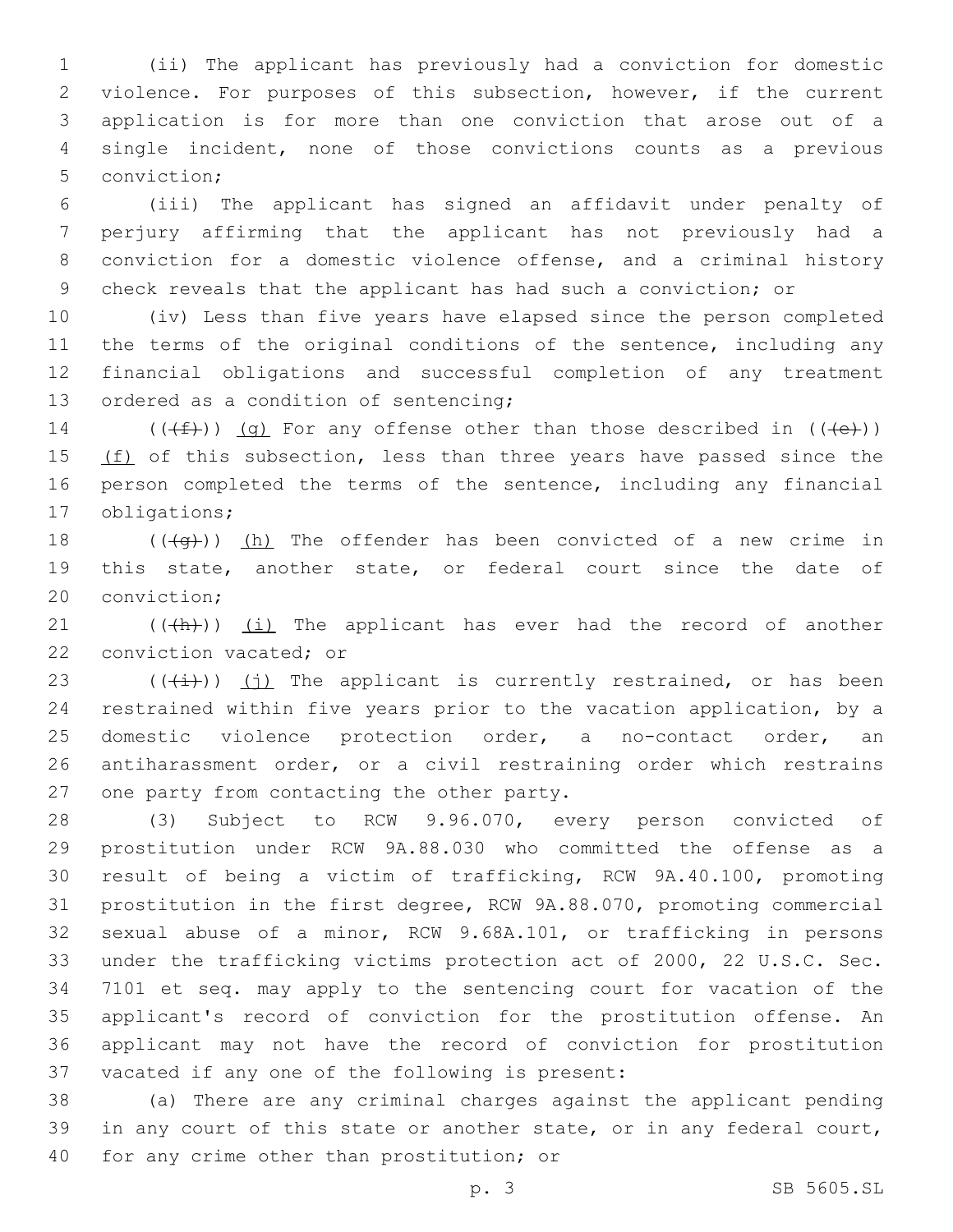(b) The offender has been convicted of another crime, except prostitution, in this state, another state, or federal court since the date of conviction. The limitation in this subsection (3)(b) does not apply to convictions where the offender proves by a preponderance of the evidence that he or she committed the crime as a result of being a victim of trafficking, RCW 9A.40.100, promoting prostitution in the first degree, RCW 9A.88.070, promoting commercial sexual abuse of a minor, RCW 9.68A.101, or trafficking in persons under the trafficking victims protection act of 2000, 22 U.S.C. Sec. 7101 et seq., according to the requirements provided in RCW 9.96.070 for each 11 respective conviction.

 (4) Every person convicted prior to January 1, 1975, of violating any statute or rule regarding the regulation of fishing activities, including, but not limited to, RCW 75.08.260, 75.12.060, 75.12.070, 75.12.160, 77.16.020, 77.16.030, 77.16.040, 77.16.060, and 77.16.240 who claimed to be exercising a treaty Indian fishing right, may apply to the sentencing court for vacation of the applicant's record of the misdemeanor, gross misdemeanor, or felony conviction for the offense. If the person is deceased, a member of the person's family or an official representative of the tribe of which the person was a member may apply to the court on behalf of the deceased person. Notwithstanding the requirements of RCW 9.94A.640, the court shall 23 vacate the record of conviction if:

 (a) The applicant is a member of a tribe that may exercise treaty 25 Indian fishing rights at the location where the offense occurred; and

 (b) The state has been enjoined from taking enforcement action of the statute or rule to the extent that it interferes with a treaty Indian fishing right as determined under *United States v. Washington*, 384 F. Supp. 312 (W.D. Wash. 1974), or *Sohappy v. Smith*, 302 F. Supp. 899 (D. Oregon 1969), and any posttrial orders of those courts, or any other state supreme court or federal court decision.

 (5) Every person convicted of a misdemeanor marijuana offense, who was twenty-one years of age or older at the time of the offense, may apply to the sentencing court for a vacation of the applicant's 35 record of conviction for the offense. A misdemeanor marijuana offense includes, but is not limited to: Any offense under RCW 69.50.4014, from July 1, 2004, onward, and its predecessor statutes, including RCW 69.50.401(e), from March 21, 1979, to July 1, 2004, and RCW 69.50.401(d), from May 21, 1971, to March 21, 1979, and any offense under an equivalent municipal ordinance. If an applicant qualifies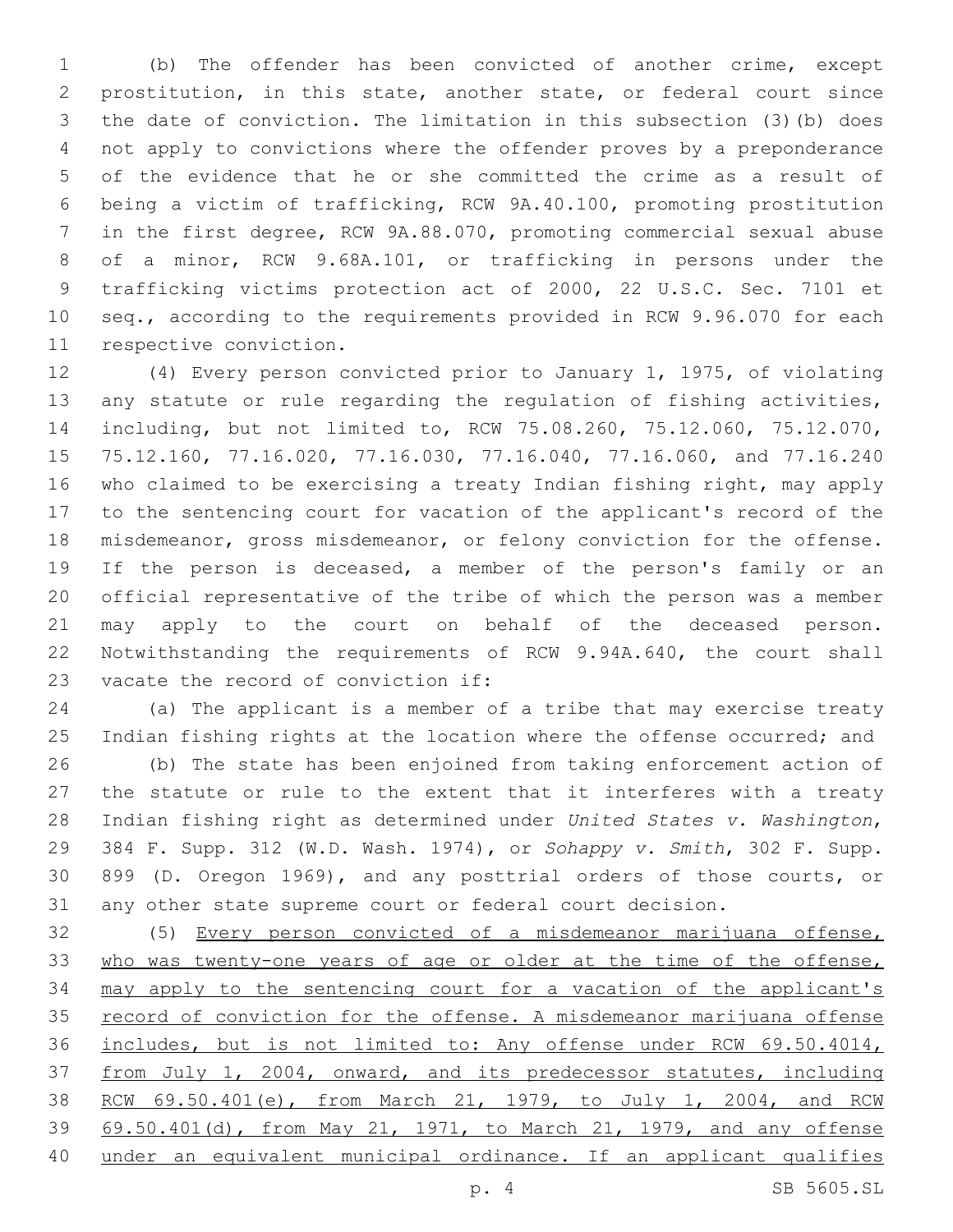under this subsection, the court shall vacate the record of

2 conviction.

 (6)(a) Once the court vacates a record of conviction under this section, the person shall be released from all penalties and disabilities resulting from the offense and the fact that the person has been convicted of the offense shall not be included in the person's criminal history for purposes of determining a sentence in any subsequent conviction. For all purposes, including responding to questions on employment or housing applications, a person whose conviction has been vacated under this section may state that he or she has never been convicted of that crime. Except as provided in (b) 12 of this subsection, nothing in this section affects or prevents the use of an offender's prior conviction in a later criminal 14 prosecution.

 (b) When a court vacates a record of domestic violence as defined in RCW 10.99.020 under this section, the state may not use the vacated conviction in a later criminal prosecution unless the conviction was for: (i) Violating the provisions of a restraining order, no-contact order, or protection order restraining or enjoining the person or restraining the person from going on to the grounds of 21 or entering a residence, workplace, school, or day care, or prohibiting the person from knowingly coming within, or knowingly remaining within, a specified distance of a location (RCW 10.99.040, 10.99.050, 26.09.300, 26.10.220, ((26.26.138)) 26.26B.050, 26.44.063, 26.44.150, 26.50.060, 26.50.070, 26.50.130, 26.52.070, or 74.34.145); or (ii) stalking (RCW 9A.46.110). A vacated conviction under this section is not considered a conviction of such an offense for the 28 purposes of 27 C.F.R. 478.11.

 ( $(\overline{(+6+)}$ ) (7) All costs incurred by the court and probation services shall be paid by the person making the motion to vacate the record unless a determination is made pursuant to chapter 10.101 RCW that the person making the motion is indigent, at the time the motion 33 is brought.

 $((+7+))$  (8) The clerk of the court in which the vacation order is entered shall immediately transmit the order vacating the conviction to the Washington state patrol identification section and to the local police agency, if any, which holds criminal history information for the person who is the subject of the conviction. The Washington state patrol and any such local police agency shall immediately update their records to reflect the vacation of the conviction, and